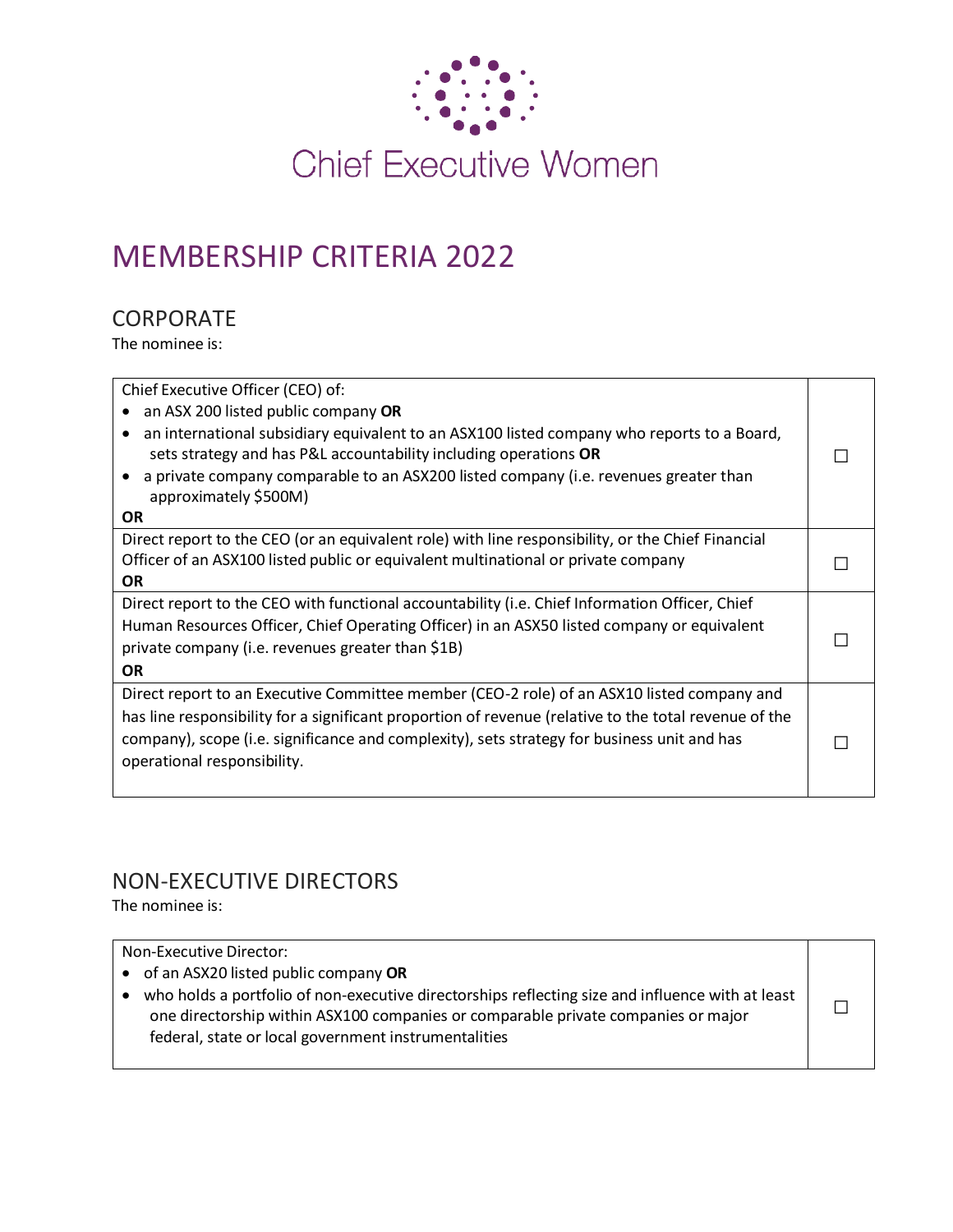

# PROFESSIONAL SERVICES

The nominee is:

| A national or global leadership role within a major nationally or globally operating firm i.e. CEO or<br>Chairman of the Board of Partners. |  |
|---------------------------------------------------------------------------------------------------------------------------------------------|--|
| If not CEO or Chairman of the Board of the firm, eligibility would need to meet the following<br>criteria:                                  |  |
| be on the board of a partnership or head of a national industry group AND                                                                   |  |
| hold another qualifying leadership role that is broader than managing partner role for<br>$\bullet$                                         |  |
| people/human resources                                                                                                                      |  |
| OR.                                                                                                                                         |  |
| Direct report to the CEO (or equivalent role) of a firm i.e. a national leadership role such as Chief                                       |  |
| Financial Officer, Chief Operating Officer or national/global head of a significant client practice                                         |  |
| group                                                                                                                                       |  |
| <b>OR</b>                                                                                                                                   |  |
| Chief Executive of a significant professional services firm; or owns or controls in partnership or                                          |  |
| joint venture with others, a significant professional services firm (with revenues >\$500M).                                                |  |
|                                                                                                                                             |  |

# COMMONWEALTH GOVERNMENT

The nominee is:

| CEO of a principal Corporate Commonwealth entity or Commonwealth company (both material<br>and small) as defined by the Australian Government Organisations Register<br>OR |  |
|----------------------------------------------------------------------------------------------------------------------------------------------------------------------------|--|
| CEO-1 of a principal and <b>material</b> Corporate Commonwealth entity or Commonwealth company<br>OR                                                                       |  |
| Secretary of a principal non corporate Commonwealth entity (both material and small)<br><b>OR</b>                                                                          |  |
| Deputy Secretary of a principal and material Non-Corporate Commonwealth entity.                                                                                            |  |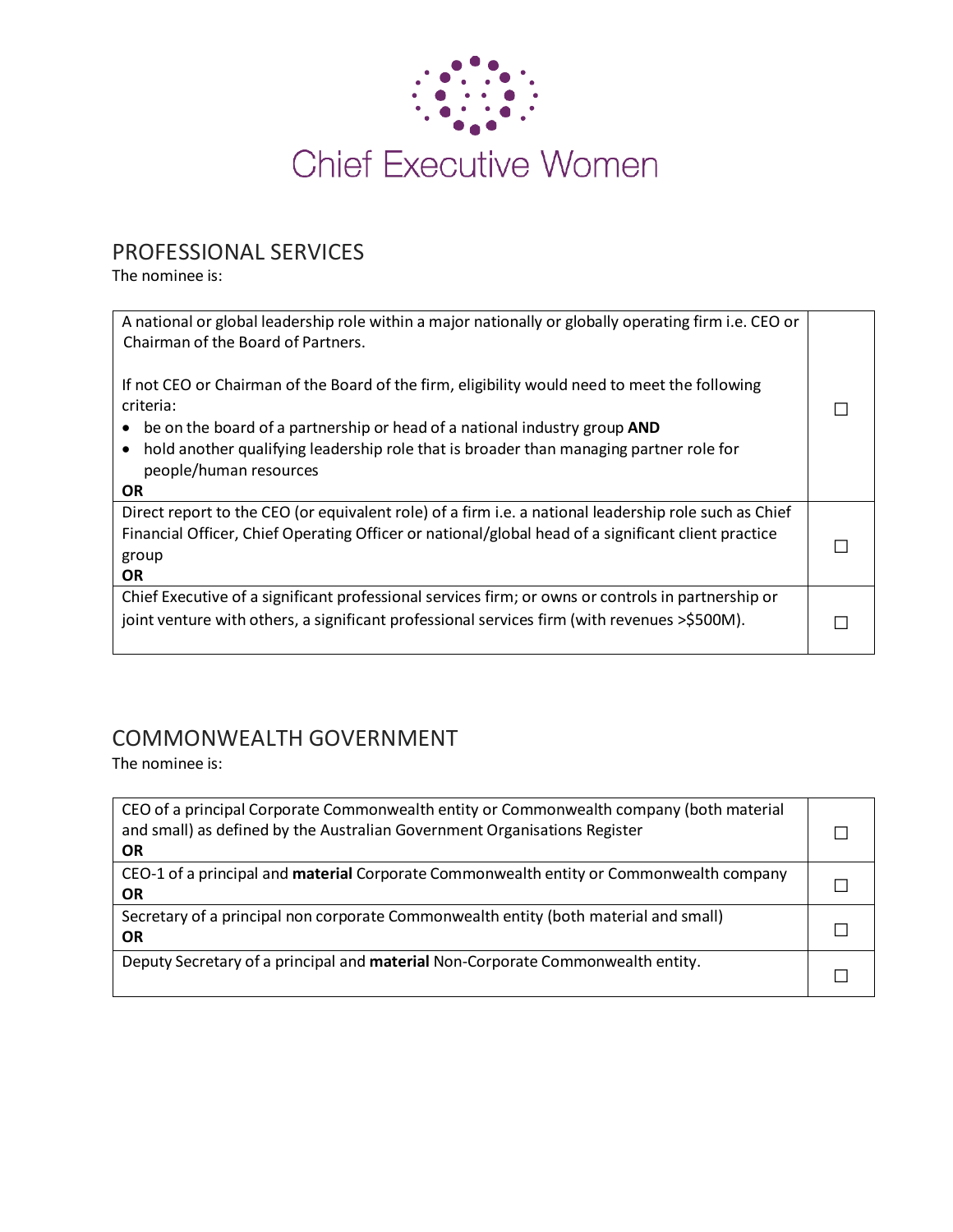

# STATE GOVERNMENT

The nominee is:

| CEO of a significant State Owned Entity who reports to a Board and is fully accountable for P&L<br>with managed net asset value of >\$2B, customer based revenues (not CSO generated) where<br>fully accountable for P&L with revenues >\$200M AND >300 employees.<br><b>OR</b> |  |
|---------------------------------------------------------------------------------------------------------------------------------------------------------------------------------------------------------------------------------------------------------------------------------|--|
| Secretary/Director General of a significant non corporate State Government entity with managed<br>net asset value of >\$2B, fully accountable for P&L with budget spend >\$1B AND >500 employees.                                                                               |  |

## UNIVERSITIES

The nominee is:

| Vice Chancellor of an Australian University<br><b>OR</b>                                                                                                                                                                                                                                                                                                                                                                                                                                                                                       |  |
|------------------------------------------------------------------------------------------------------------------------------------------------------------------------------------------------------------------------------------------------------------------------------------------------------------------------------------------------------------------------------------------------------------------------------------------------------------------------------------------------------------------------------------------------|--|
| A direct report to the Vice Chancellor of a major Australian university (i.e. G8 university or as<br>determined by reference to revenue, student enrolments and ranking) e.g. a significant<br>leadership role with responsibility for a significant proportion of revenue (relative to total<br>revenue of the university) or with significant responsibility for setting and executing strategy. For<br>example, roles such as Provost, Vice Chancellor, Pro Vice Chancellor, Vice Principal. This does not<br>include administrative roles. |  |

### NOT-FOR-PROFIT

The nominee is:

CEO of a not for profit organisation which has significant national or international scale and/or influence/reputation, including by revenue i.e. >\$150M, numbers of employees or cost of doing  $\Box$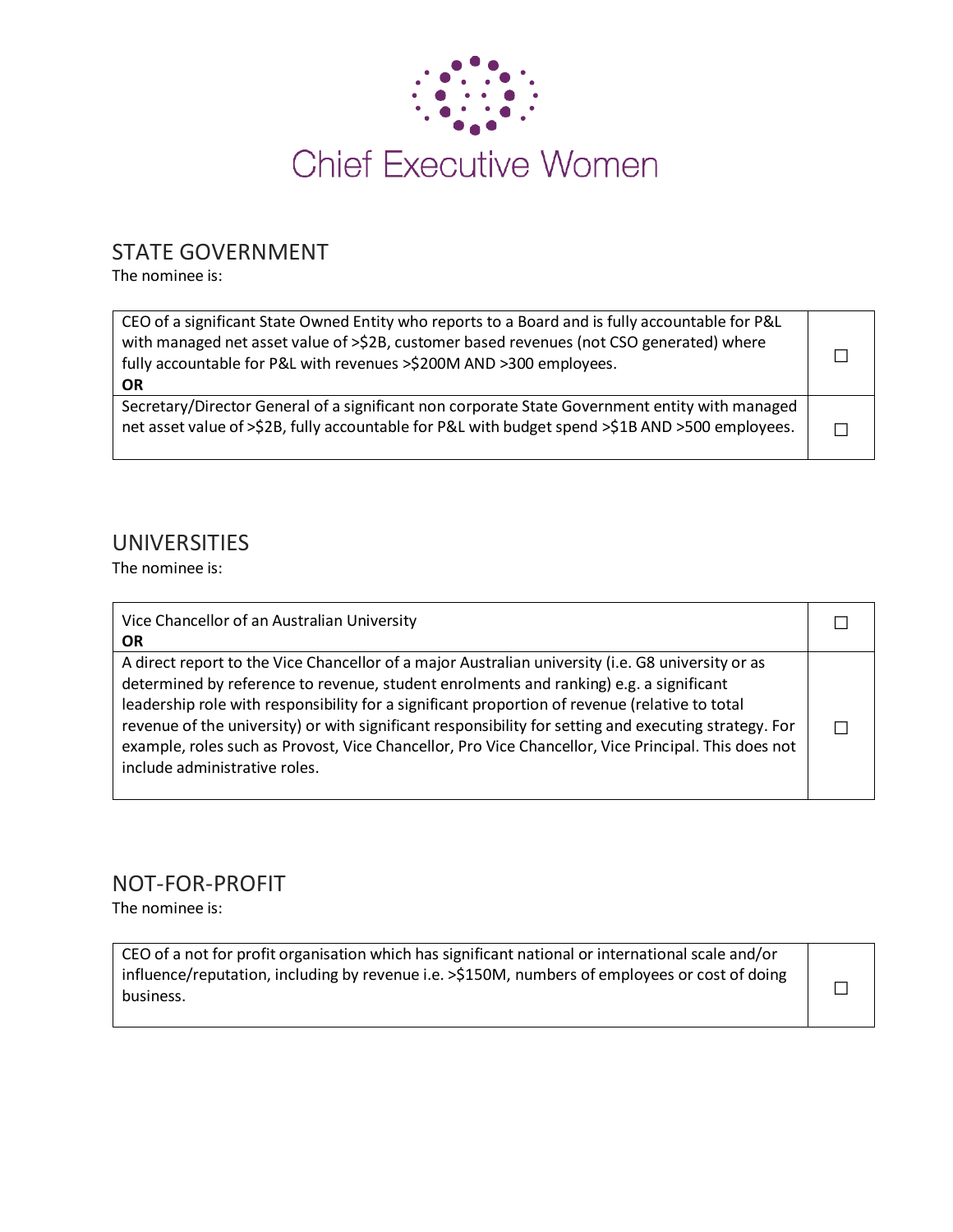

# CULTURAL AND RECREATION ORGANISATIONS

The nominee is:

CEO, or equivalent, of a cultural or recreation organisation with significant influence, reputation, size, scope and membership (if applicable). Significant organisations being defined as those organisations that are identified as leaders in their fields and which have a substantial relative national or international impact (as identified by bodies such as the Australia Council for the Arts and Sports Australia).

□

#### INDUSTRY OR PROFESSIONAL ASSOCIATION The nominee is:

CEO of an industry or professional association with significant national or international influence, scope and reputation such as the size of the industry sector the body represents or the size of  $\Box$ 

# ENTREPRENEUR

The nominee is:

| Founder and CEO or founder and executive chair, having as an entrepreneur, taken either her<br>own idea or with the consent of a third party, an existing idea that has been developed in<br>another market, and has remained as either the CEO or Executive Chair of the company. The<br>company must have significant national or international presence including by influence, revenue<br>(generates in excess of \$50M per annum), number of employees or cost of doing business. |
|----------------------------------------------------------------------------------------------------------------------------------------------------------------------------------------------------------------------------------------------------------------------------------------------------------------------------------------------------------------------------------------------------------------------------------------------------------------------------------------|
|----------------------------------------------------------------------------------------------------------------------------------------------------------------------------------------------------------------------------------------------------------------------------------------------------------------------------------------------------------------------------------------------------------------------------------------------------------------------------------------|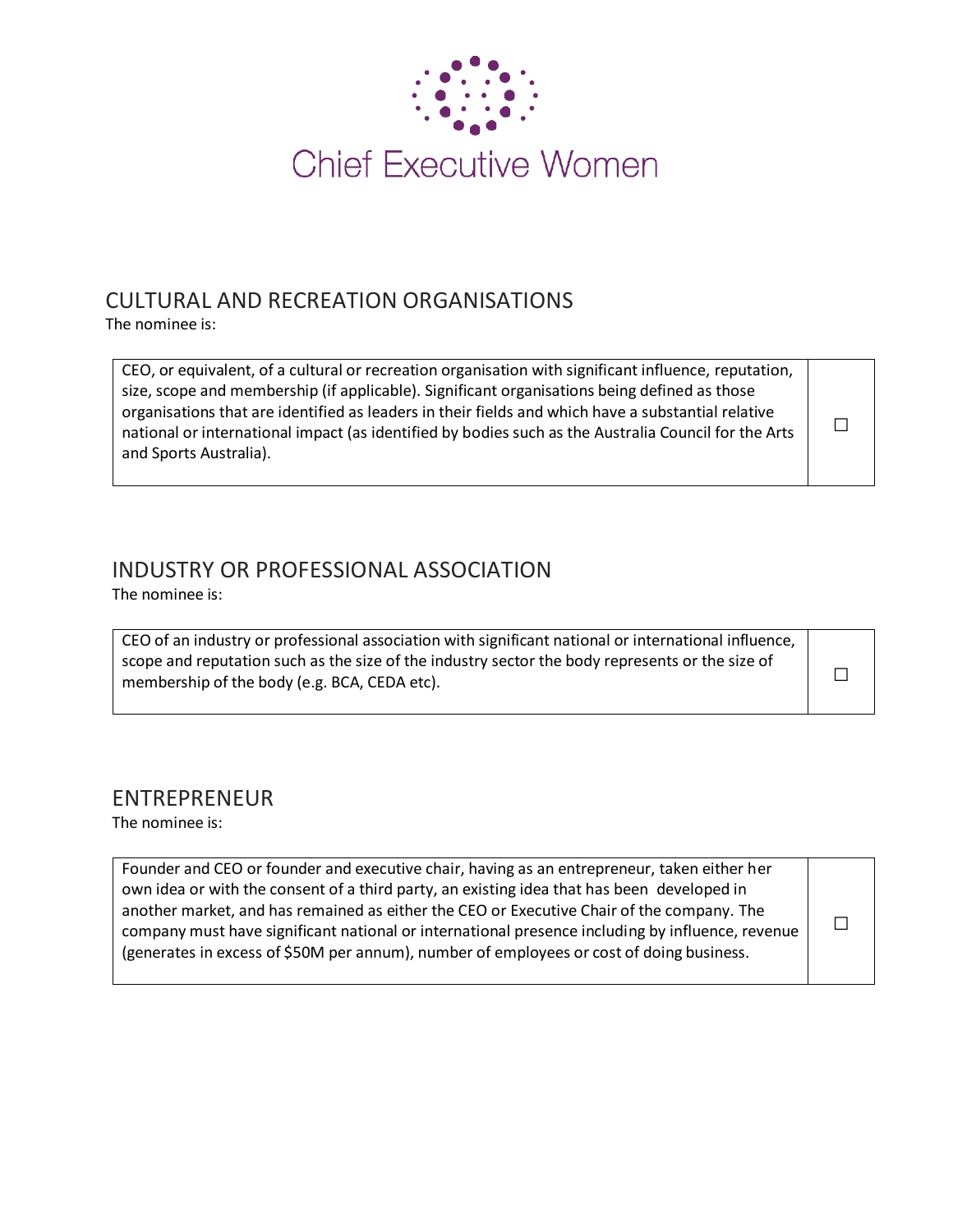

# AUSTRALIAN JUDICIARY

The nominee is:

| Current member of the High Court of Australia<br><b>OR</b>   |  |
|--------------------------------------------------------------|--|
| Chief Justice of the Federal Court of Australia<br><b>OR</b> |  |
| Chief Justice of a State Supreme Court<br><b>OR</b>          |  |
| President of the Court of Appeal of a State Supreme Court.   |  |

# FUNDS MANAGEMENT

The nominee needs to satisfy **ALL** four criteria of the "Funds Management" category and is:

| A senior portfolio manager or equivalent who is recognised as a leader in funds management<br>industry (awards; media articles)<br><b>AND</b>           |  |
|---------------------------------------------------------------------------------------------------------------------------------------------------------|--|
| Is responsible for making investment decisions for their own fund as the senior person; (they are<br>the senior person running the money)<br><b>AND</b> |  |
|                                                                                                                                                         |  |
| Directly managing at least A\$500m of listed securities OR \$2bn of infrastructure or property assets                                                   |  |
| <b>OR</b>                                                                                                                                               |  |
| Having influence as a "head of" the asset class, head of research or equivalent with over \$1 bn of                                                     |  |
| listed funds or \$10 bn of infrastructure or property assets                                                                                            |  |
| <b>AND</b>                                                                                                                                              |  |
| Engages with investee companies on matters of governance, strategy, and voting/stewardship.                                                             |  |

# SIGNIFICANT INFLUENCE

The nominee needs to satisfy **ALL** four criteria of the "Significant Influence" Category and is:

| Experience - Have extensive breadth of experience and be considered of high calibre in her<br>community with a clear leadership contribution in her area of experience and have a clear<br>demonstrated track record as an executive or as a leader in a position of influence.<br><b>AND</b> |  |
|-----------------------------------------------------------------------------------------------------------------------------------------------------------------------------------------------------------------------------------------------------------------------------------------------|--|
| Other roles – Other roles currently held and those held in the last three years that add to the<br>individual's significant recognition, impact, reputation, and influence.<br><b>AND</b>                                                                                                     |  |